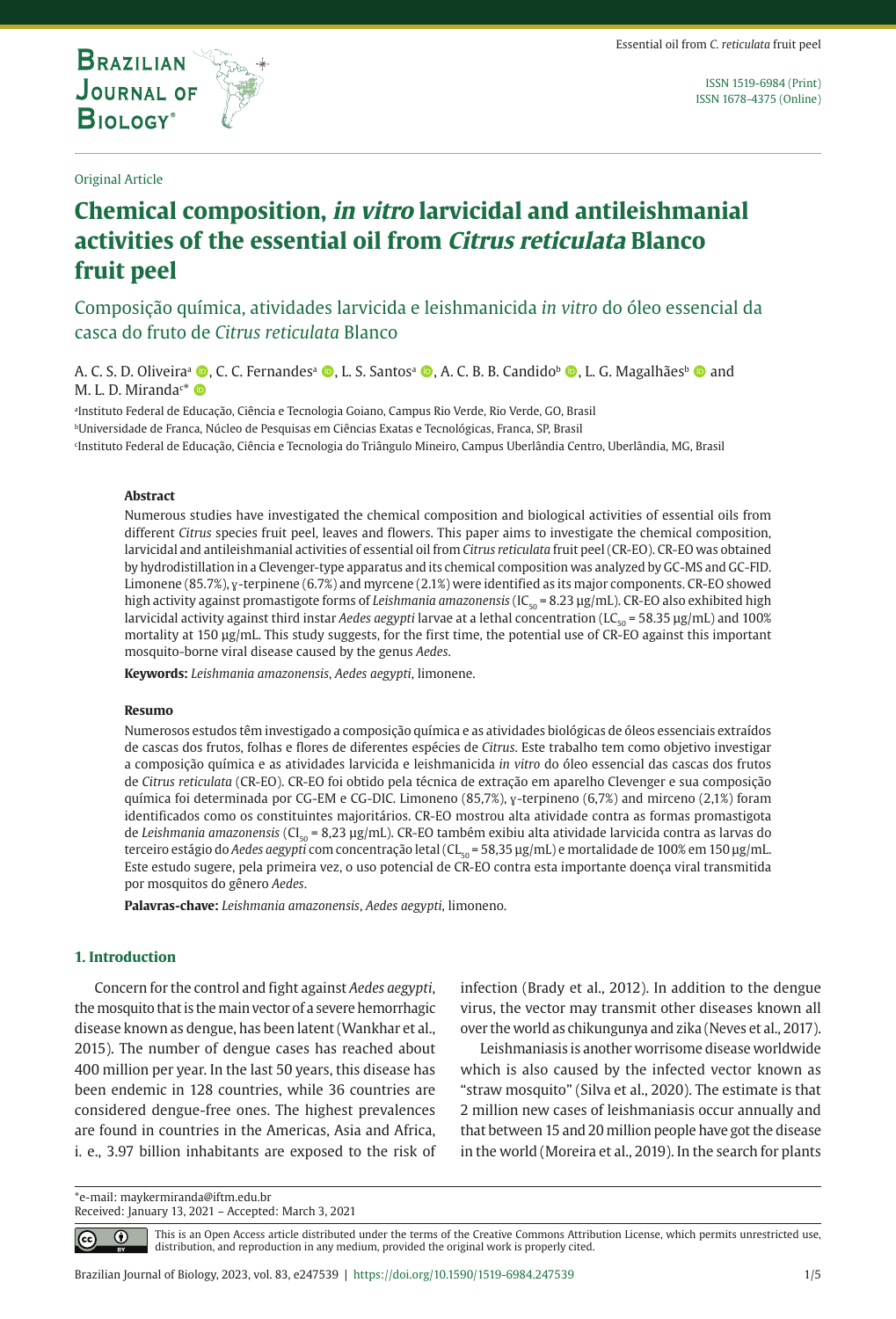with therapeutic potential, species of the genus *Citrus* not only have economic importance, but also produce bioactive essential oils (EOs) which have high value in perfume, food and beverage industries (Dosoky and Setzer, 2018).

EOs and extracts from *Citrus reticulata* fruit peel and leaves have several biological applications, such as antimicrobial, antioxidant, anti-inflammatory, anticancer, antiproliferative, anti-pulmonary fibrosis, hypoglycemic and insecticidal ones, besides being useful in skin care (Hamdan et al., 2016; Apraj and Pandita, 2016). Therefore, this study aimed to evaluate the chemical composition, larvicidal and anti-*Leishmania amazonensis* activities of essential oil from *C. reticulata* fruit peel (CR-EO). So far, larvicidal activity of CR-EO against third instar *A. aegypti* larvae has not been investigated in the literature.

# **2. Material and Methods**

#### *2.1. Plant material*

Fruits were collected in Rio Verde (17°99.4'63.2"S and 51°05.2'44.6"W), a city located in Goiás state, Brazil, on January 18th, 2019, at 9 a.m. The plant was identified by the botanist Luzia Francisca de Souza and a voucher specimen of *Citrus reticulata* was deposited in the herbarium in Rio Verde, at the Instituto Federal Goiano (IFGOIANO) under identification number #4488.

## *2.2. Essential oil extraction*

Essential oil (EO) was extracted from *C. reticulata* (CR-EO) fruit peel by hydrodistillation for 3 h in a Clevenger-type apparatus. Hydrodistillation was performed in triplicate. To this end, fruit peel was divided into three 500-g samples and 500 mL distilled water was added to each sample. After manual collection of EO, remaining traces of water were removed with anhydrous sodium sulfate. Filtration was then carried out. EO was stored in an amber bottle and kept in a refrigerator at 4 °C until analysis (Carneiro et al., 2017).

# *2.3. Chemical identification of essential oil from C. reticulata fruit peel (CR-EO)*

CR-EO was dissolved in ethyl ether and analyzed by gas chromatography-flame ionization detection (GC-FID) and gas chromatography-mass spectrometry (GC–MS), with the use of Shimadzu QP5000 Plus and GCMS2010 Plus (Shimadzu Corporation, Kyoto, Japan) systems. The temperature of the column in GC-FID was programmed to rise from 60 to 240 °C at 3 °C/min and was held at 240 °C for 5 min; the carrier gas was  $H<sub>2</sub>$  at a flow rate of 1.0 mL/min. The equipment was set to operate in the injection mode; the injection volume was 0.1 µL (split ratio of 1:10), while injector and detector temperatures were 240 and 280 °C, respectively. Relative concentrations of components were obtained by normalizing peak areas (%). Relative areas consisted of the average of triplicate GC-FID analyses. GC-MS conditions and the identification of essential oils have been previously reported (Lemes et al., 2018). Identification of volatile components of essential oil from *C. reticulata* (Table 1) was based on their retention

| <b>Table 1.</b> Chemical composition of essential oil from Citrus reticulata |  |
|------------------------------------------------------------------------------|--|
| fruit peel (CR-EO).                                                          |  |

| <b>RTmin</b> | Compounds                    | $\mathbf{RI}_{\rm exp}$ | $\mathbf{RI}_{\text{lit}}$ | %RA  |
|--------------|------------------------------|-------------------------|----------------------------|------|
| 6.28         | $\alpha$ -Thujene            | 852                     | 851                        | 0.2  |
| 9.09         | $\alpha$ -Pinene             | 935                     | 934                        | 0.6  |
| 10.78        | Sabinene                     | 975                     | 974                        | 0.5  |
| 11.57        | <b>Myrcene</b>               | 993                     | 991                        | 2.1  |
| 13.82        | Limonene                     | 1039                    | 1039                       | 85.7 |
| 14.32        | Trans- <sub>B</sub> -ocimene | 1051                    | 1050                       | 0.7  |
| 14.81        | $\gamma$ -terpinene          | 1062                    | 1062                       | 6.7  |
| 18.59        | Limonene oxide               | 1132                    | 1133                       | 0.5  |
| 19.31        | Citronellal                  | 1158                    | 1158                       | 0.1  |
| 21.13        | $\alpha$ -Terpineol          | 1184                    | 1185                       | 0.1  |
| 24.12        | Geraniol                     | 1254                    | 1255                       | 0.1  |
| 24.86        | Geranial                     | 1271                    | 1270                       | 0.2  |
| 37.92        | Caryophyllene oxide          | 1581                    | 1581                       | 0.3  |
|              | <b>Total</b>                 |                         |                            | 97.8 |

**RTmin:** retention time; **RI**<sub>exp</sub>: Retention index relative to *n*-alkanes  $(C_{\circ}-C_{\infty})$  on the Rtx-5MS column; **RI**<sub>lit</sub>: Kovats retention index (values from literature – Adams, 2007); **%RA:** Relative abundance.

indices on an Rtx-5MS (30 m  $\times$  0.25 mm; 0.250 µm) capillary column under the operating conditions used for GC relative to a homologous series of *n*-alkanes  $(C_8-C_2)$ . Structures were computer-matched with Wiley 7, NIST 08, and FFNSC 1.2, and their fragmentation patterns were compared with literature data (Adams, 2007).

#### *2.4. Larvicidal assay*

Larvae of *A. aegypti* were obtained from the Laboratório de Patologia Tropical e Saúde Pública that belongs to the Universidade Federal de Goiás, UFG, Brazil. The larvicidal assay was performed in agreement with a previously reported method (Mesquita et al., 2018), as follows: larvae were kept in plastic trays under controlled temperature  $(26 \pm 2 \degree C)$  and humidity (70-80%) until they reached the third final instar stage. Afterwards, 10 larvae were transferred to 50-mL plastic cups, each containing 10 mL mineral water and ground fish food (TetraMin Tropical Flakes), followed by the addition of 100 µL solution of CR-EO in dimethyl sulfoxide (DMSO) (25-500 µg/mL). After 24 hours, the number of dead larvae was counted and the lethal percentage was calculated. All experiments were carried out in quintuplicate, including a negative control treatment with DMSO, mineral water, larvae and ground fish food. Permethrin was used as a positive control. Larvicidal activities were reported as lethal concentration at  $50\%$  (LC<sub>50</sub>), representing the concentration in micrograms per milliliter that caused 50% larval mortality, with 95% confidence interval. Mortality data were assessed by probit analysis (Finney, 1971). Mortality data were treated by the Polo plus® software (Robertson et al., 2003) with 95% confidence interval and values of P < 0.05 were considered statistically significant.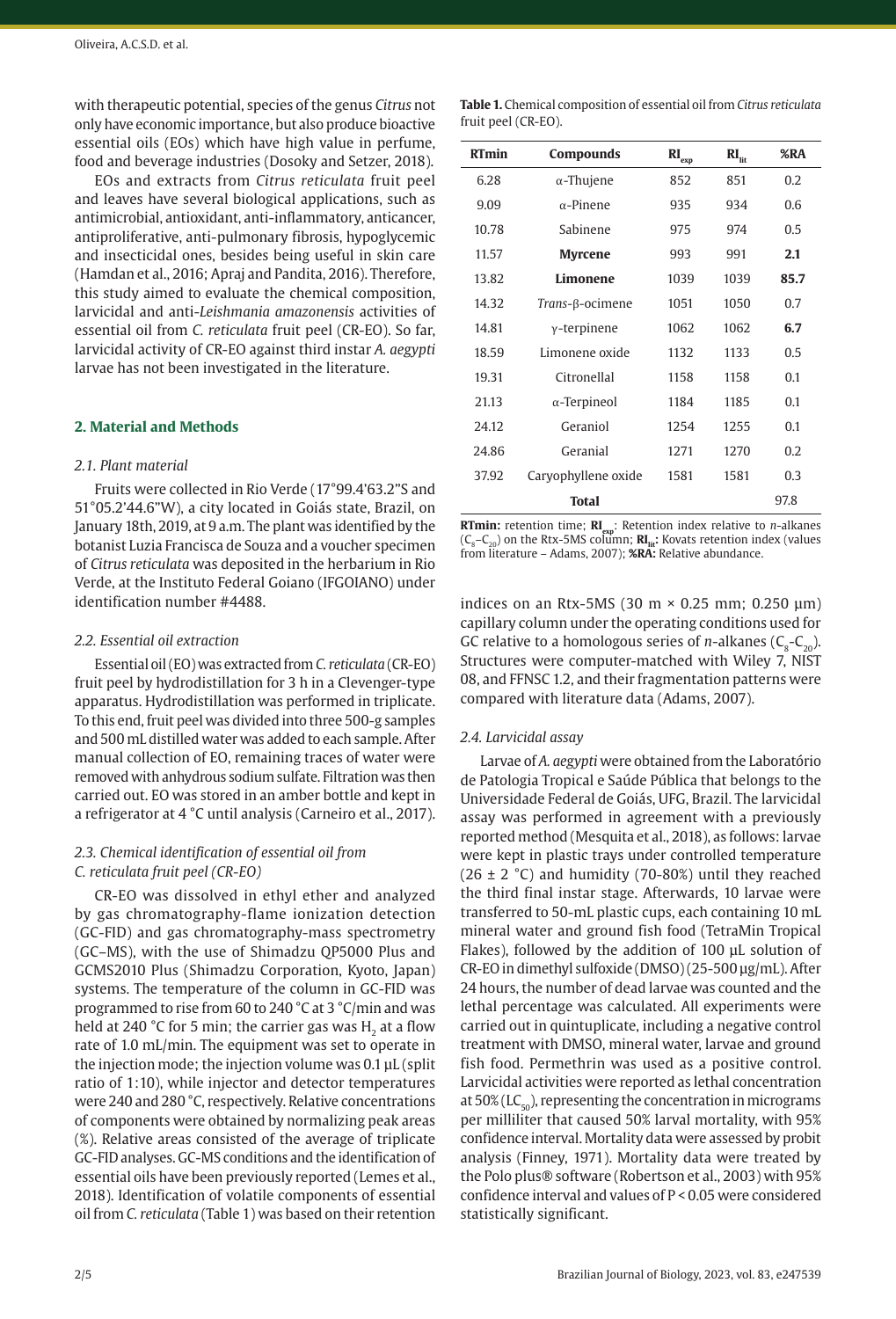|              | Concentrations ( $\mu$ g/mL) $\pm$ Standard deviation |                  |                  |                  |                  |                      |  |
|--------------|-------------------------------------------------------|------------------|------------------|------------------|------------------|----------------------|--|
|              | 100                                                   | 50               | 25               | 12.5             | 6.25             | $IC_{50} (\mu g/mL)$ |  |
| <b>CR-EO</b> | $100 \pm 0.00$                                        | $100 \pm 0.00$   | $64.86 \pm 5.98$ | $58.14 \pm 7.69$ | $47.92 \pm 4.86$ | $8.23 \pm 1.10$      |  |
|              | 0.19                                                  | 0.095            | 0.047            | 0.023            | 0.011            |                      |  |
| Amph. $B^*$  | $44.38 \pm 0.53$                                      | $36.89 \pm 0.79$ | $33.61 \pm 0.62$ | $29.02 \pm 1.85$ | $23.50 \pm 1.58$ | $0.25 \pm 0.39$      |  |

**Table 2.** Antileishmanial activity of essential oil from *Citrus reticulata* fruit peel (CR-EO).

\*Positive control: Amphotericin B 1µg/mL; Negative control: Medium RPMI + 0.1% DMSO; IC<sub>50</sub> (average inhibitory concentration).

## *2.5. Antileishmanial assay*

To evaluate antileishmanial activity, *L. amazonensis* promastigote forms (MHOM/BR/PH8) were maintained in RPMI 1640 (Gibco) culture medium supplemented with 10% fetal bovine serum, penicillin (100 UI/mL) and streptomycin (100  $\mu$ g/mL). Subsequently, about 1 x 10 $\delta$  parasites were distributed on 96-well plates, while CR-EO previously dissolved in 100% dimethylsulfoxide (DMSO, stock solution 100 mM) (Synth) was added to the cultures at concentrations of 6.25 to 100 µg/mL. Amphotericin B (Sigma Aldrich, 97% purity), at concentrations ranging from 0.011 to 0.19 µg/mL, was added to cultures and used as positive control. Cultures were incubated in a BOD (Quimis) incubator at 25 °C for 24 h and antileishmanial activity was determined by verifying whether growth of promastigote forms was inhibited. It was carried out by counting the total number of live promastigotes in the Neubauer (Global Glass - Porto Alegre, BR) chamber on the basis of flagellar motility. RPMI 1640 medium (Gibco) containing 0.1% DMSO (Synth) (highest concentration) was used. Results were expressed as the average of the percentage of growth inhibition relative to the negative control (0.1% DMSO) (Cabral et al., 2020).

## **3. Results and Discussion**

Volatile compounds were identified by gas chromatography-flame ionization detection (GC-FID) and gas chromatography–mass spectrometry (GC-MS). Thirteen compounds, which represent 97.8% of all components, were identified in the oil from fruit peel. Major compounds found in CR-EO were limonene (85.7%), ɣ-terpinene (6.7%) and myrcene (2.1%) (Table 1).

Previous reports of EOs from fruit peel from other *C. reticulata* specimens showed that terpenes limonene, sabinene, linalool, ɣ-terpinene, octanal and capraldehyde were its major constituents (Hamdan et al., 2016; Martins et al., 2017). EOs from different *Citrus* species are chemically similar with the predominance of the monoterpene limonene, characteristics that are pointed out by Bozkurt et al. (2017). High limonene concentration (74.38%) was also identified in *C. reticulata* peel grown in Spain (Espina et al., 2011). A recent study of ten *Citrus* species should be highlighted, since it reinforces limonene and aldehyde compounds in CR-EO (González-Mas et al., 2019).

CR-EO had its larvicidal activity investigated against third instar *A. aegypti* larvae. Initially, larvae in contact with CR-EO showed accelerated movement. However,

after prolonged exposure, they began to exhibit tremor and slow or lethargic movement, even when artificially stimulated. CR-EO also caused darkening of the entire larval body. Doses of 12.5, 25, 50 and 100 µg/mL resulted in 10.2, 25.1, 51.7 and 85.3% of dead larvae, respectively, while 150  $\mu$ g/mL ensured 100% mortality. LC<sub>50</sub> of CR-EO was 58.35 µg/mL. Even though EOs from several *Citrus* species have already been tested against *A. aegypti* larvae, this is the first promising report of *C. reticulata*. Larvicidal and insecticidal activities have already been evaluated in EOs from *C. sinensis, C. limon, C. grandis, C. aurantifolia, C. hystrix, C. maxima* and *C. medica* (Araújo et al., 2016; Gomes et al., 2019; Sarma et al., 2017, 2019; Soonwera, 2015). High larvicidal activity could be due to the high limonene concentration (85.7%), a botanical insecticide which has been patented as an active agent of larvicidal formulations (Dias and Moraes, 2014).

Regarding antileishmanial activity, CR-EO was promising against promastigote forms of *L. amazonensis*  $(IC_{50} = 8.23 \text{ µg/mL})$  (Table 2).

Several authors have reported that EOs whose values are  $IC_{50}$  < 10  $\mu$ g/mL are highly active (Silva et al., 2020; Almeida et al., 2020). The range of  $IC_{50}$  values that considers EOs highly active has been described by Estevam et al. (2016), who studied EOs from C. *limonia* and *C. latifolia* fresh leaves. It should be highlighted that results found by the study reported by this paper do not agree with the ones reported by Monzote et al. (2019), since the  $IC_{50}$  value of commercially obtained CR-EO was 70.7 µg/mL. This fact leads to questioning the nature of EOs that are commercialized with no compliance with regulations. On the other hand, high antileishmanial activity of CR-EO found by this study may also be justified by the amount of limonene, a monoterpene that exhibits this activity against parasites that belong to the genus *Leishmania* (Arruda et al., 2009).

## **4. Conclusion**

This study described the chemical composition of CR-EO, in which thirteen compounds were identified, and showed their high larvicidal activity against *Aedes aegypti* larvae and anti-*Leishmania amazonensis* promastigote forms. Limonene, as the major compound in CR-EO, could explain their high larvicidal and antileishmanial activities. This communication is the first report of larvicidal evaluation of CR-EO.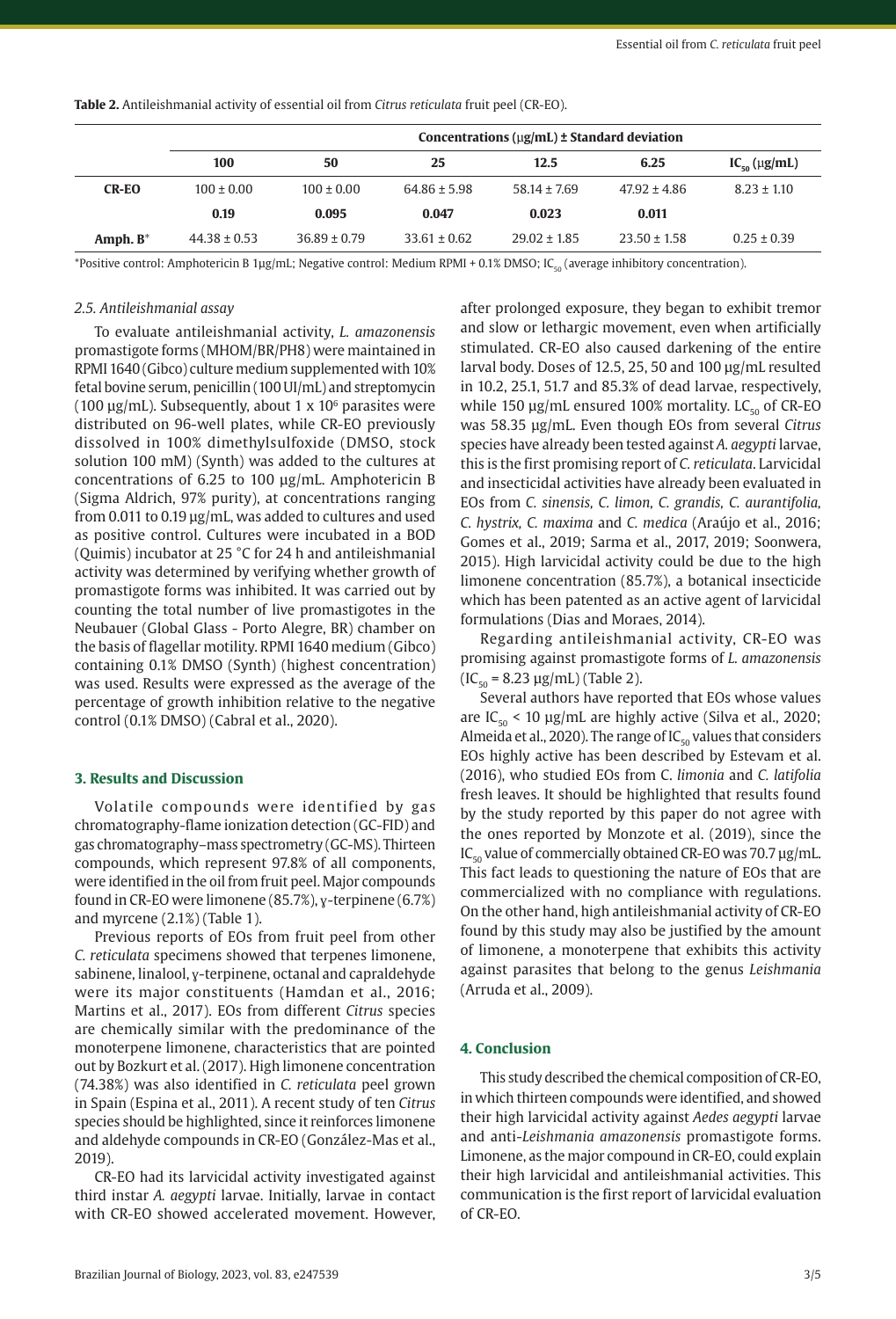# **Acknowledgements**

The authors are grateful to FAPEG, CNPq, CAPES and IF GOIANO – *Campus* Rio Verde for their financial support.

# **References**

- ADAMS, R.P., 2007. *Identification of essential oil components by gas chromatography/quadrupole mass spectroscopy*. 4th ed. Carol Stream: Allured Publishing Corporation, 804 p.
- ALMEIDA, K.C.R., SILVA, B.B., ALVES, C.C.F., VIEIRA, T.M., CROTTI, A.E.M., SOUZA, J.M., MARTINS, C.H.G., RIBEIRO, A.B., SQUARISI, I.S., TAVARES, D.C., BERNABÉ, L.S., MAGALHÃES, L.G. and MIRANDA, M.L.D., 2020. Biological properties and chemical composition of essential oil from *Nectandra megapotamica* (Spreng.) Mez. leaves (Lauraceae). *Natural Product Research*, vol. 34, no. 21, pp. 3149-3153. [http://dx.doi.org/10.1080/1478](https://doi.org/10.1080/14786419.2019.1608539) [6419.2019.1608539](https://doi.org/10.1080/14786419.2019.1608539)[. PMid:31084218.](https://www.ncbi.nlm.nih.gov/entrez/query.fcgi?cmd=Retrieve&db=PubMed&list_uids=31084218&dopt=Abstract)
- APRAJ, V.D. and PANDITA, N.S., 2016. Evaluation of skin anti-aging potential of *Citrus reticulata* blanco peel. *Pharmacognosy Research*, vol. 8, no. 3, pp. 160-168. [http://dx.doi.org/10.4103/0974-](https://doi.org/10.4103/0974-8490.182913) [8490.182913](https://doi.org/10.4103/0974-8490.182913). [PMid:27365982.](https://www.ncbi.nlm.nih.gov/entrez/query.fcgi?cmd=Retrieve&db=PubMed&list_uids=27365982&dopt=Abstract)
- ARAÚJO, A.F.O., RIBEIRO-PAES, J.T., DEUS, J.T., CAVALCANTI, S.C.H., NUNES, R.S., ALVES, P.B. and MACORIS, M.L.G., 2016. Larvicidal activity of *Syzygium aromaticum* (L.) Merr and *Citrus sinensis* (L.) Osbeck essential oil and their antagonistic effects with temephos in resistant populations of *Aedes aegypti. Memórias do Instituto Oswaldo Cruz*, vol. 111, no. 7, pp. 443-449. [http://](https://doi.org/10.1590/0074-02760160075) [dx.doi.org/10.1590/0074-02760160075](https://doi.org/10.1590/0074-02760160075)[. PMid:27384083.](https://www.ncbi.nlm.nih.gov/entrez/query.fcgi?cmd=Retrieve&db=PubMed&list_uids=27384083&dopt=Abstract)
- ARRUDA, D.C., MIGUEL, D.C., YOKOYAMA-YASUNAKA, J.K.U., KATZIN, A.M. and ULIANA, S.R.B., 2009. Inhibitory activity of limonene against *Leishmania* parasites *in vitro* and *in vivo. Biomedicine and Pharmacotherapy*, vol. 63, no. 9, pp. 643-649. [http://dx.doi.](https://doi.org/10.1016/j.biopha.2009.02.004) [org/10.1016/j.biopha.2009.02.004](https://doi.org/10.1016/j.biopha.2009.02.004). [PMid:19321295.](https://www.ncbi.nlm.nih.gov/entrez/query.fcgi?cmd=Retrieve&db=PubMed&list_uids=19321295&dopt=Abstract)
- BOZKURT, T., GULNAZ, O. and KAÇAR, Y.A., 2017. Chemical composition of the essential oils from some citrus species and evaluation of the antimicrobial activity. *Journal of Environmental Science. Toxicology and Food Technology*, vol. 11, pp. 29-33. http://dx.doi.org/10.9790/2402-1110032933.
- BRADY, O.J., GETHING, P.W., BHATT, S., MESSINA, J.P., BROWNSTEIN, J.S., HOEN, A.G., MOYES, C.L., FARLOW, A.W., SCOTT, T.W. and HAY, S.I., 2012. Refining the global spatial limits of dengue virus transmission by evidence-based consensus. *PLoS Neglected Tropical Diseases*, vol. 6, no. 8, e1760. [http://dx.doi.org/10.1371/](https://doi.org/10.1371/journal.pntd.0001760) [journal.pntd.0001760](https://doi.org/10.1371/journal.pntd.0001760). [PMid:22880140.](https://www.ncbi.nlm.nih.gov/entrez/query.fcgi?cmd=Retrieve&db=PubMed&list_uids=22880140&dopt=Abstract)
- CABRAL, F.D., FERNANDES, C.C., RIBEIRO, A.B., SQUARISI, I.S., TAVARES, D.C., CANDIDO, A.C.B.B., MAGALHÃES, L.G., SOUZA, J.M., MARTINS, C.H.G. and MIRANDA, M.L.D., 2020. Bioactivities of essential oils from different parts of *Spiranthera odoratissima* (Rutaceae). *Rodriguésia*, vol. 71, e00902019. [http://dx.doi.](https://doi.org/10.1590/2175-7860202071050) [org/10.1590/2175-7860202071050.](https://doi.org/10.1590/2175-7860202071050)
- CARNEIRO, N.S., ALVES, J.M., ALVES, C.C.F., ESPERANDIM, V.R. and MIRANDA, M.L.D., 2017. Óleo essencial das flores de *Eugenia klotzschiana* (Myrtaceae): composição química e atividades tripanocida e citotóxica *in vitro. Revista Virtual de Química*, vol. 9, no. 3, pp. 1381-1392. [http://dx.doi.org/10.21577/1984-](https://doi.org/10.21577/1984-6835.20170080) [6835.20170080](https://doi.org/10.21577/1984-6835.20170080).
- DIAS, C.N. and MORAES, D.F.C., 2014. Essential oils and their compounds as *Aedes aegypti* L. (Diptera: Culicidae) larvicides. *Parasitology Research*, vol. 113, no. 2, pp. 565-592. [http://dx.doi.](https://doi.org/10.1007/s00436-013-3687-6) [org/10.1007/s00436-013-3687-6.](https://doi.org/10.1007/s00436-013-3687-6) [PMid:24265058.](https://www.ncbi.nlm.nih.gov/entrez/query.fcgi?cmd=Retrieve&db=PubMed&list_uids=24265058&dopt=Abstract)
- DOSOKY, N.S. and SETZER, W.N., 2018. Biological activities and safety of *Citrus* spp. Essential oils. *International Journal of Molecular*

*Sciences*, vol. 19, no. 7, pp. 1966. [http://dx.doi.org/10.3390/](https://doi.org/10.3390/ijms19071966) [ijms19071966](https://doi.org/10.3390/ijms19071966). [PMid:29976894.](https://www.ncbi.nlm.nih.gov/entrez/query.fcgi?cmd=Retrieve&db=PubMed&list_uids=29976894&dopt=Abstract)

- ESPINA, L., SOMOLINOS, M., LORÁN, S., CONCHELLO, P., GARCÍA, D. and PAGÁN, R., 2011. Chemical composition of commercial citrus fruit essential oils and evaluation of their antimicrobial activity acting alone or in combined process. *Food Control*, vol. 22, no. 6, pp. 896-902. [http://dx.doi.org/10.1016/j.foodcont.2010.11.021](https://doi.org/10.1016/j.foodcont.2010.11.021).
- ESTEVAM, E.B.B., MIRANDA, M.L.D., ALVES, J.M., EGEA, M.B., PEREIRA, P.S., MARTINS, C.H.G., ESPERANDIM, V.R., MAGALHÃES, L.G., BOLELA, A.C., CAZAL, C.M., SOUZA, A.F. and ALVES, C.C.F., 2016. Composição química e atividades biológicas dos óleos essenciais das folhas frescas de *Citrus limonia* Osbeck e *Citrus latifolia* Tanaka (Rutaceae). *Revista Virtual de Química*, vol. 8, pp. 1842-1854. [http://dx.doi.org/10.21577/1984-6835.20160124.](https://doi.org/10.21577/1984-6835.20160124)
- FINNEY, D.J., 1971. *Probit analysis*. Cambridge: Cambridge University Press.
- GOMES, P.R.B., OLIVEIRA, M.B., SOUSA, D.A., SILVA, J.C., FERNANDES, R.P., LOUZEIRO, H.C., OLIVEIRA, R.W.S., PAULA, M.L., FILHO, V.E.M. and FONTENELE, M.A., 2019. Larvicidal activity, molluscicide and toxicity of the essential oil of *Citrus limon* peels against, respectively, *Aedes aegypti, Biomphalaria glabrata* and *Artemia salina. Eclética Química Journal*, vol. 44, no. 4, pp. 85-95. [http://](https://doi.org/10.26850/1678-4618eqj.v44.4.2019.p85-95) [dx.doi.org/10.26850/1678-4618eqj.v44.4.2019.p85-95.](https://doi.org/10.26850/1678-4618eqj.v44.4.2019.p85-95)
- GONZÁLEZ-MAS, M.C., RAMBLA, J.L., LÓPEZ-GRESA, M.P., BLÁZQUEZ, M.A. and GRANELL, A., 2019. Volatile compounds in *Citrus* essential oils: a comprehensive review. *Frontiers in Plant Science*, vol. 10, pp. 12. [http://dx.doi.org/10.3389/fpls.2019.00012](https://doi.org/10.3389/fpls.2019.00012). [PMid:30804951.](https://www.ncbi.nlm.nih.gov/entrez/query.fcgi?cmd=Retrieve&db=PubMed&list_uids=30804951&dopt=Abstract)
- HAMDAN, D.I., MOHAMED, M.E. and EL-SHAZLY, A.M., 2016. *Citrus reticulata* Blanco cv. Santra leaf and fruit peel: a common waste products, volatile oils composition and biological activities. *Journal of Medicinal Plants Research*, vol. 10, no. 30, pp. 457-467. [http://dx.doi.org/10.5897/JMPR2016.6139.](https://doi.org/10.5897/JMPR2016.6139)
- LEMES, R.S., ALVES, C.C.F., ESTEVAM, E.B.B., SANTIAGO, M.B., MARTINS, C.H.G., SANTOS, T.C.L., CROTTI, A.E.M. and MIRANDA, M.L.D., 2018. Chemical composition and antibacterial activity of essential oils from *Citrus aurantifolia* leaves and fruit peel against oral pathogenic bacteria. *Anais da Academia Brasileira de Ciências*, vol. 90, no. 2, pp. 1285-1292. [http://dx.doi.org/10.1590/0001-](https://doi.org/10.1590/0001-3765201820170847) [3765201820170847.](https://doi.org/10.1590/0001-3765201820170847) [PMid:29898096.](https://www.ncbi.nlm.nih.gov/entrez/query.fcgi?cmd=Retrieve&db=PubMed&list_uids=29898096&dopt=Abstract)
- MARTINS, M.H.G., FRACAROLLI, L., VIEIRA, T.M., DIAS, H.J., CRUZ, M.G., DEUS, C.C.H., NICOLELLA, H.D., STEFANI, R., RODRIGUES, V., TAVARES, D.C., MAGALHÃES, L.G. and CROTTI, A.E.M., 2017. Schistosomicidal effects of the essential oils of *Citrus limonia* and *Citrus reticulata* against *Schistosoma mansoni. Chemistry & Biodiversity*, vol. 14, no. 1, pp. e1600194. [http://dx.doi.](https://doi.org/10.1002/cbdv.201600194) [org/10.1002/cbdv.201600194.](https://doi.org/10.1002/cbdv.201600194) [PMid:27936310.](https://www.ncbi.nlm.nih.gov/entrez/query.fcgi?cmd=Retrieve&db=PubMed&list_uids=27936310&dopt=Abstract)
- MESQUITA, R.S., TADEI, W.P., BASTOS and A.M.B., 2018. Determination of the larvicidal activity of benzoyl thiosemicarbazone and its Ni(II) complex against Aedes aegypti and Anopheles darlingi larvae in Amazonas, Brazil. *Journal of Entomology and Nematology*, vol. 10, no. 6, pp. 37-42.<https://doi.org/10.5897/JEN2018.0207>.
- MONZOTE, L., HERRERA, I., SATYAL, P. and SETZER, W.N., 2019. In-vitro evaluation of 52 commercially-available essential oils against *Leishmania amazonensis. Molecules*, vol. 24, no. 7, pp. 1248. [http://dx.doi.org/10.3390/molecules24071248](https://doi.org/10.3390/molecules24071248). [PMid:30934998.](https://www.ncbi.nlm.nih.gov/entrez/query.fcgi?cmd=Retrieve&db=PubMed&list_uids=30934998&dopt=Abstract)
- MOREIRA, R.R.D., SANTOS, A.G., CARVALHO, F.A., PEREGO, C.H., CREVELIN, E.J., CROTTI, A.E.M., COGO, J., CARDOSO, M.L.C. and NAKAMURA, C.V., 2019. Antileishmanial activity of *Melampodium divaricatum* and *Casearia sylvestris* essential oils on *Leishmania amazonensis. Revista do Instituto de Medicina Tropical de São Paulo*, vol. 61, pp. e33. [http://dx.doi.org/10.1590/s1678-](https://doi.org/10.1590/s1678-9946201961033) [9946201961033](https://doi.org/10.1590/s1678-9946201961033)[. PMid:31269109.](https://www.ncbi.nlm.nih.gov/entrez/query.fcgi?cmd=Retrieve&db=PubMed&list_uids=31269109&dopt=Abstract)